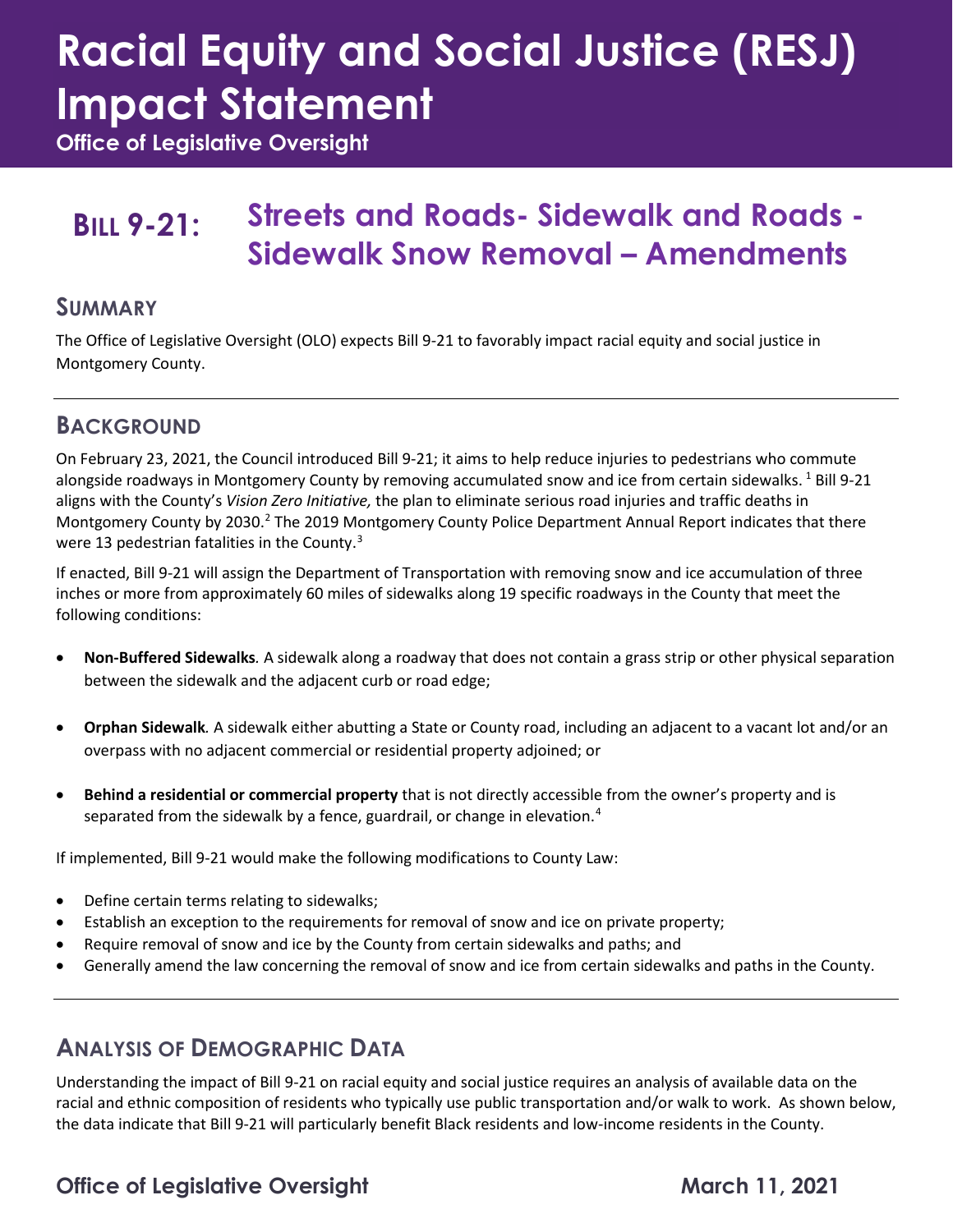According to the 2019 American Community Survey (ACS), an estimated 81,686 residents in the County use public transportation to commute to work, and about 12,381 residents walk to their place of employment.<sup>[5](#page-2-4)</sup> Black residents are disproportionately represented among public transit users in the County. To illustrate, Black residents accounted for 52.4% of persons who used public transit to travel to work, whereas White residents accounted for 30.3% of transit riders, Latinx residents accounted for 11.8% of riders and Asian residents accounted for 7.[6](#page-2-5)% of riders.<sup>6</sup> As an indicator of walkers and public transit riders, these findings suggest Black residents will disproportionately benefit from expanded County snow removal services under Bill 9-21.

Data on public transit riders by income also suggest that low-income residents will disproportionately benefit from Bill 9- 21 as well. As shown in Table 1, about 47% of Ride On users had annual household incomes less than \$30,000, according to a 2020 survey.<sup>[7](#page-2-6)</sup> As an indicator of walkers and public transit riders, these finding also suggests that lower-income earners will also disproportionately benefit from Bill 9-21.

| <b>Household Income</b> | # of Responses | % of Responses |
|-------------------------|----------------|----------------|
| Less than \$20,000      | 2,483          | 27.3%          |
| \$20,00 to \$29,999     | 1,760          | 19.4%          |
| \$30,000 to \$49,999    | 1,755          | 19.3%          |
| \$50,000 to \$74,999    | 1,052          | 11.6%          |
| \$75,000 to \$99,999    | 687            | 7.6%           |
| \$100,000 to \$149,999  | 701            | 7.7%           |
| \$150,000 to \$199,999  | 400            | 4.4%           |
| \$200,000 or more       | 249            | 2.7%           |
| <b>Total Responses</b>  | 9,087          | 100.0%         |

#### **Table 1: Ride On Ridership Household Income**

#### **Source: Ride On Montgomery County Transit, Public Participation Plan[8](#page-2-7)**

## **ANTICIPATED RESJ IMPACTS**

Assuming that the accumulation of snow and ice on unattended sidewalks increases the likelihood of accidents along roadways, removing snow from sidewalks as required under Bill 9-21 should reduce the number of pedestrian accidents in the County. Given that Black and lower-income residents are the most likely to use sidewalks for access to public transportation, Bill 9-21 should disproportionately benefit Black and lower-income residents given their disproportionate use of public transportation. As such, OLO anticipates that Bill 9-21 will favorably impact racial equity and social justice in the County by improving pedestrian safety and commutes for residents who are most dependent on public transit: Black residents and low-income residents in these groups.

## **METHODOLOGIES, ASSUMPTIONS, AND UNCERTAINTIES**

This RESJ impact statement and OLO's analysis rely on several information sources, including Census data, MCPD Reports, and County Council packets. OLO also reviewed two additional sources to understand pedestrian and public transit use trends related by race and ethnicity locally:

**Office of Legislative Oversight** 2<br>
2<br>
2<br>
2<br>
2